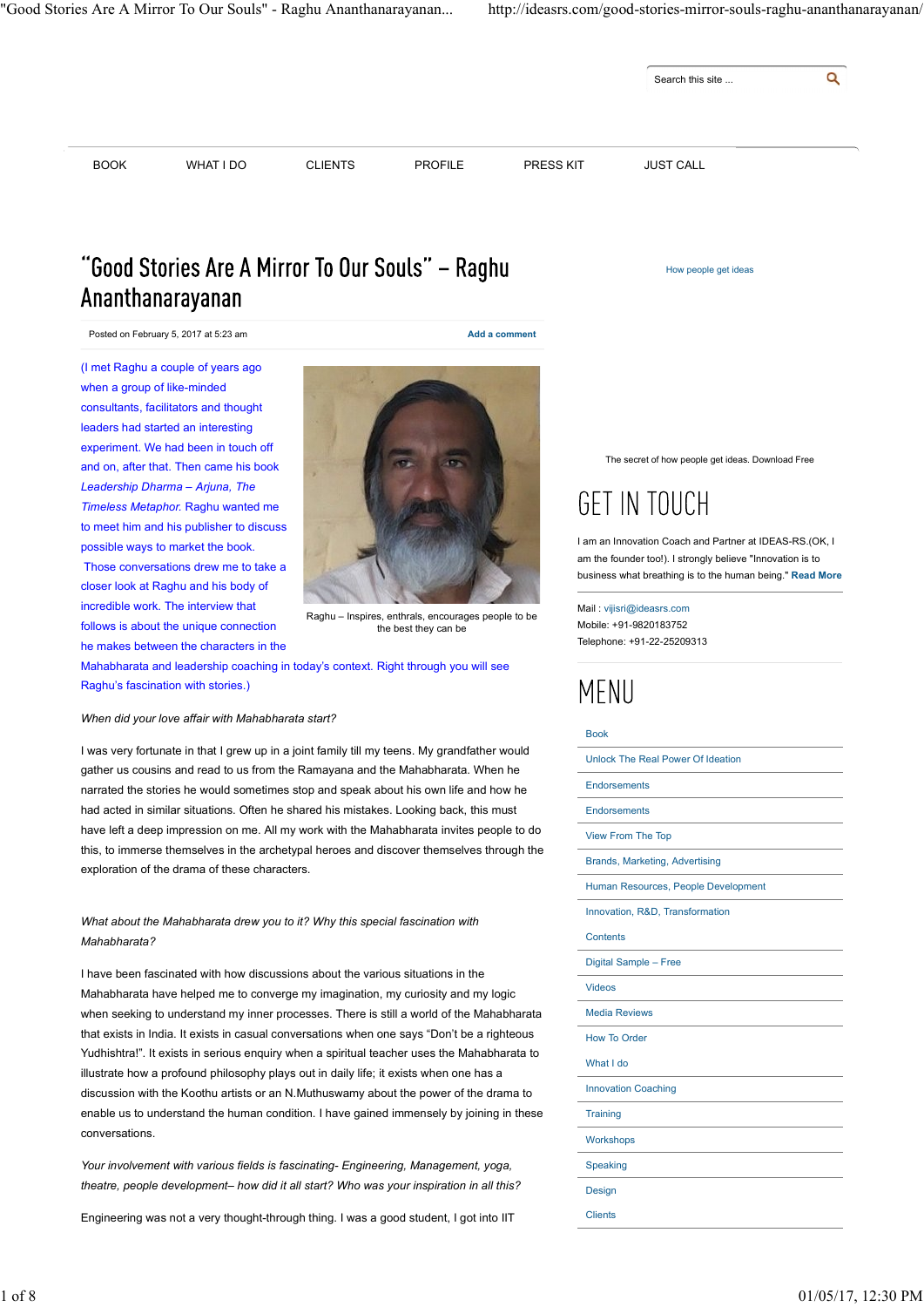without much difficulty, and I find the application of science to solving practical problems fascinating. I continue to apply myself to understanding how systems work. Psychology is my area of study by choice. I contemplated dropping out of Engineering to study psychology but did not find a great place to learn it. So when the opportunity to study it with Prof Pulin Garg presented itself to me, I naturally gravitated to it. I am an artist, I used to paint, and this led me to be a regular visitor at Cholamandalam Artist Village. I not only ended up learning from them, but many artists have also become dear friends. The Theatre is part of that world. I met NaMuthuswamy there, his integration of Koothu and modern theatre was exciting. There is Mahabharata at the centre of this convergence, and psychology!

I notice that your description of the Mahabharata characters is somewhat different from<br>popular notions. For instance, I heard you say "Arjuna is half man, half woman." Whose  $\begin{matrix} \text{R}\text{E}\text{E}\text{N}\text{I} \text{POST}\text{S} \end{matrix}$ popular notions. For instance, I heard you say "Arjuna is half man, half woman." Whose version of Mahabharata do you quote as your source of authority?

The way the Koothu artists discuss the Mahabharata characters and the situations in which the unique features of the heroes come through is a revelation. These discussions not only reveal a very intimate and detailed understanding of the Epic, but they are also always an "inside-out" discussion, self-referential and self-exploratory. The Pandavas are therefore seen as human beings, in archetypal familial and societal situations who are able to evoke a higher part of the self. The Kauravas are human, as capable of the Pandavas, but fail to awaken their higher selves. The higher self is awakened because the Pandavas are introspective, they see life as a Yogic SAdhana.

Na Muthuswamy, for example, describes the uniqueness of the Indian idea of heroism by  $\bigcup \mathsf{PDATES}$ using the example of Arjuna. As Brihannalla (when he is incognito in Virata's Court) he explores his feminine side and is a very accomplished dancer. This ability to integrate his masculine and feminine sides allows Arjuna to be vulnerable and open to the teaching of Krishna and to befriend him.



Change does not stop with make up

I have also had the privilege of having  $\sqrt{\frac{2}{\text{Enter your email address}}}$ many discussions with Kamala Subramaniam and listen to her ways of understanding the Epics.

When did you start your work on<br>people development? What or who  $\mathsf{F} \cap \mathsf{I} \cap \mathsf{W} \mathsf{M} \mathsf{F}$ people development? What or who took you in that direction?

Just after I finished my B.Tech, I entered a phase of an existential

crisis. The Vietnam war was at its peak, Forrester and a group of eminent scientists had published the "Club of Rome" report. Closer home, the Naxalite rebellion was hotting up. A few of my colleagues in IIT were drawn to asking fundamental questions about life: "What should I be investing my life into?" "should I be part of the system that is obviously converting the technological dream into an environmental nightmare? What were the hopes generated through the Gandhian struggle, and are we betraying them?" And so on. I got married to Sashi a few years after graduating, and both of us were asking these questions very seriously. We met Dhrampal and were very deeply impacted by him. He had lived with Gandhiji, and displayed a huge commitment to things Indian and conviction in our genius. It was through his urgings that Sashi studied Vaastu Shastras and I moved into studying Yoga with Krishnamacharya. We were also very lucky to meet J.Krishnamurti and engage with him intimately till he passed away. should be investing my life into?" should be part of the system that is obviously<br>converting the technological dream inio an environmental inightmare? What were the<br>hores generated through the Gandhian struggle, and are we

Yoga is all about the mind, JK is all about self-reflection and Dharampal is all about asking what will make India a viable and proud nation? That's been my life path from the 70's.

Tell me more about your relationship with Pulin Garg. How did he influence your thinking and work?

I was introduced to Pulin and his work by a friend and colleague who knew of my interests

| Profile              |
|----------------------|
| <b>Press Kit</b>     |
| <b>Press Release</b> |
| Photograph           |
| <b>Just Call</b>     |
| <b>Interviews</b>    |
| <b>Tool Kits</b>     |
| e-books              |

"Give me ideas that will be rejected!"

"Good Stories Are A Mirror To Our Souls" – Raghu Ananthanarayanan

How the humble Harmonica is gently changing the corporate workplace

What clients want

Kotak Mahindra Makes The First Move

Please permit me to send you regular updates. Just enter your email below.

Enter your first name

Rest assured. I respect your privacy.

I will let you know when I find something new, interesting and relevant.

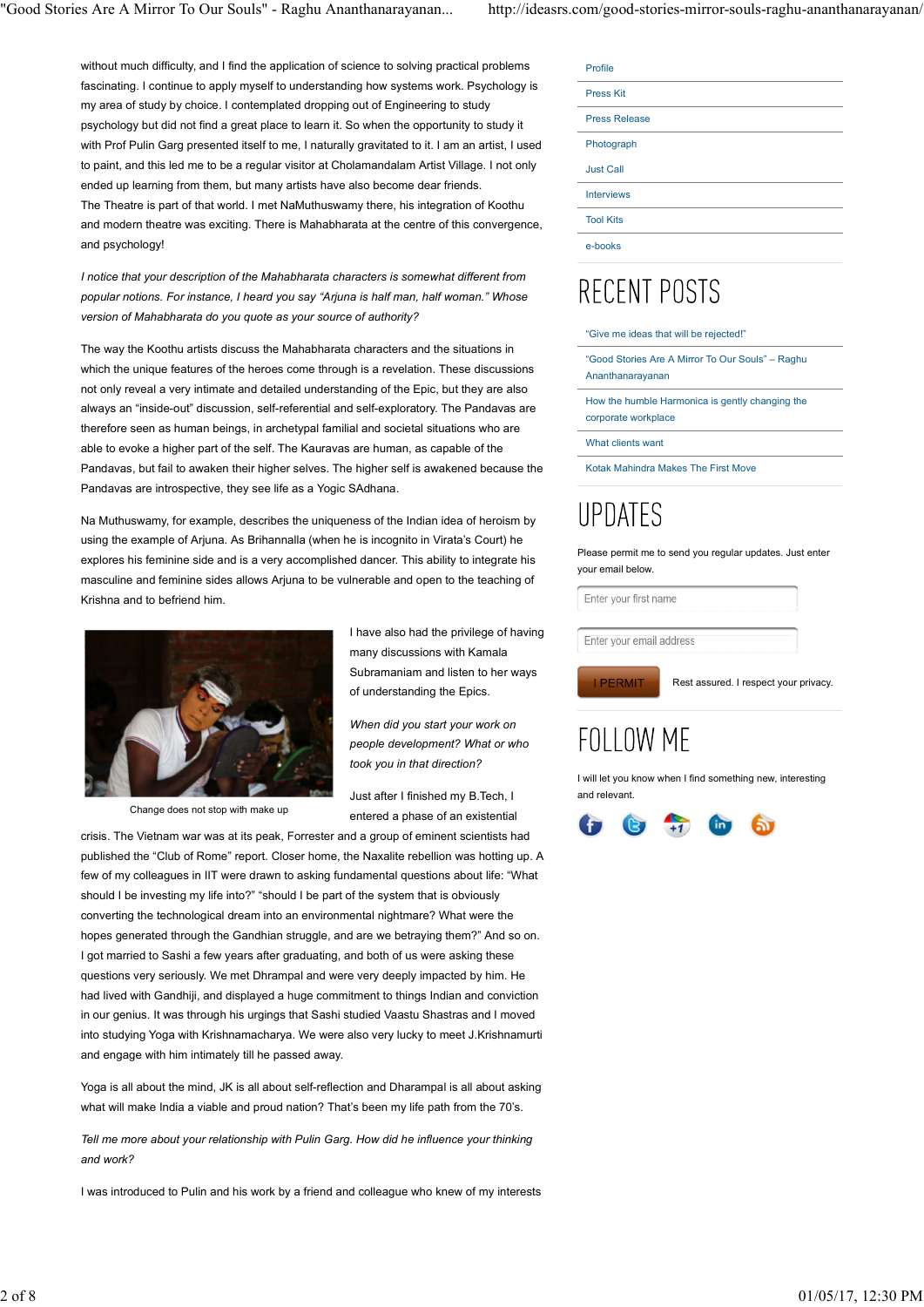and suggested that learning the Behavioural Sciences with a master like Pulin might be the way I could integrate all my areas of interest and my talents. That has turned out to be right. Pulin was very insightful about human processes and group dynamics, and his family was intimately connected to Gandhiji, and his interest in Yoga and the Upanishads was very deep. The couple of decades I spent with him as his student, his apprentice and his colleague were intense and helped me shape my professional identity.

You are a great believer in stories to convey messages. Is that what attracted you to the theatre?

Narratives are the stuff of life! All psychological "cures" are a process of enabling the person to discover a coherent and meaningful story of their own lives and their futures. Without a coherent story, there is no meaning. Yes I, am entirely convinced about the power of stories. Good stories are a mirror to our souls. Just listen to a well narrated Zen or a Sufi or an Upanishadic story. They can keep your mind in a state of enquiry for a long time.

How did your involvement in Koothu Pattarai start? When did you start using that for corporate training? How was the response?

My involvement with Koothu-p-Pattarai (KPP) started when I was in college. It got strengthened when Anmol Velani (who was the Founder of The India Foundation for the Arts) invited Sashi and me to be involved with KPP; Sashi to design their proposed auditorium, and me to teach Yoga. I also conducted several labs for the actors and worked with them in the preparation phase of their performances to enable actors to explore and evoke their own selves through the characters they were enacting. Many of the plays were from the Mahabharata. With Anmol's help, I started experimenting with a Laboratory learning mode using theatre called "Learning Theatre" (LT). Initially, Rudraprasad Sengupto and I co-designed and co-facilitated the LT. In early 1980 Mr M.V. Subbiah wanted me to help him design an innovative and compelling programme to help transform their hi-potential Managers into Leaders. I used the Learning Theatre as the central behavioural programme. We ran this module for the Murugappa Group for almost a decade. The LT has been a great success, and I have used Theatre based experiential learning in Corporate training for many decades. The "A Leader Prepares" is a very successful Leadership Development programme I have been running for TCS from 2006. As we speak, I have conducted 55 of these programmes (24 participants per batch). The central theme of this programme is the exploration of the Pandava Heroes as the five models of Leadership.

I notice an amazing clarity in your definition of various concepts. Where does that come from?

Thanks for that compliment. I think it comes from the years of learning Yoga from Krishnamacharya.

His way of teaching the Yoga Sutras (which I studied for ten years) was fantastic. In the first round, one learnt to appreciate the key messages of the Sutras and some nuances as the Yogacharya gave the overview. Then one memorises the sutras. Then one is taught the sutras word by word. The same word appearing in different places are differentiated (and one knows them because the sutras have been memorised). The root words and so on will be discussed, and the meaning then has a roundedness and a lucidity. The understanding of the Sutras grows by expanding into larger "wholes". I have found this way of learning really wonderful and very useful for His way of loaching the Yoga Sultas (which I<br>studied for the nyarm), was fantastic. In the first<br>round, one learnt to approach the key<br>messages of the Sultars and some in almost as<br>messages of the Sultars and some in almos



Yogacharya Krishnamacharya

self-reflection. One is not being linear about life experiences or oneself. The usual ways of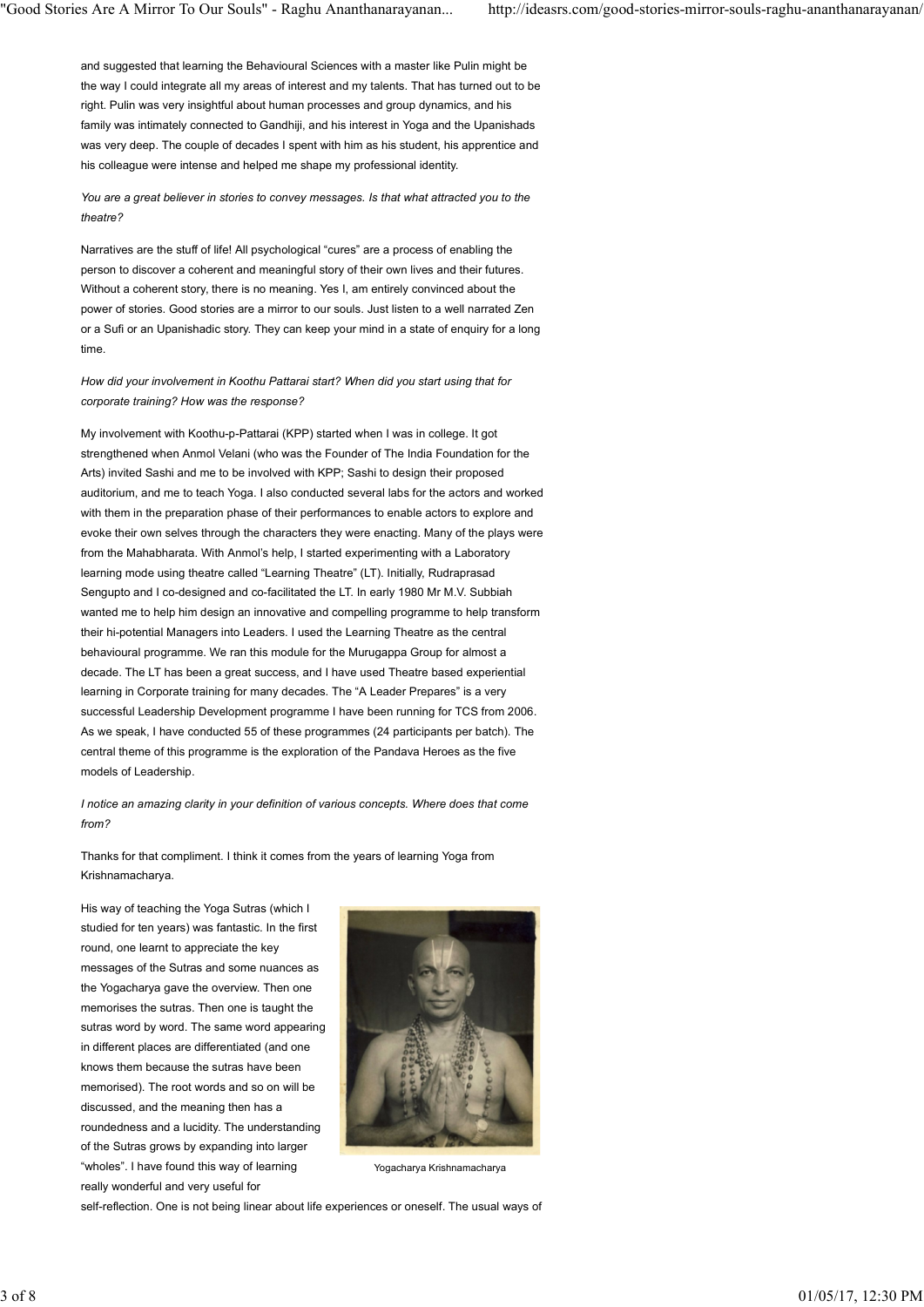learning are linear and to get a grasp of the whole, and its essence takes a long time. I guess I have internalised this and that's what is getting reflected.

What is Mahabharata Immersion? Why did you start that? Who is it meant for? What happens there?

The Mahabharata Immersion is in may ways a culmination of decades of work in understanding the inner workings of people. It is through laboratory learning, dialogues with colleagues about the Archetypal heroes of our Purana, helping theatre professionals express themselves with authenticity and intensity, using theatre to enable managers to "become the best that they can be" and above all Yoga. It is a laboratory learning process, and any person with some familiarity with reflective and experiential learning methods who approaches our Purana, the Mahabharata in particular, with an open mind can benefit greatly from this immersion.

### I learn that you have also put together something called Pandava Profile. Is that an Indian answer to the MBTI, EQi, etc? How does it help the individual?

There are similarities and differences between Eastern ways of understanding human beings and the world and the western ways. Just as there are convergences and divergences in the inner world of human beings. To illustrate, the idea of a hero in western mythology is quintessentially Herculean. It is an individual against the world, having to prove himself against great odds. Rambo is a new form of this hero. The Pandava heroes are very different they are driven by a commitment to the system, to their family and their people. This commitment enables them to transcend their conditioning and their limitations. They engaged in a long struggle to establish Dharma; This struggle goes through stages of compromise, rational debate and so on, before the ceaseless oppression of the forces of adharma are confronted in a battlefield. And even then, questions that arise from a compassionate mind are dialogued before plunging into battle. This attitude to life is a very different than the utilitarian and individualistic philosophy of the current western models. So my colleagues and I have been searching for ways by which the behavioural learning can be anchored on assumptions and practices that are more compatible with our genius. Sumedhas, Academy for the Human Context that a few of us have co-founded (www.sumedhas.org) has kept alive the heritage of Pulin and has focused on researching the Indian mind, and finding ways of evoking its best possibilities. My work is focused on the Pandava hero



Arjuna being prepared for the



A Mahabharata Immersion Session in progress

enactment of the penance enables a person to understand oneself not based on archetypes and is built upon years of enquiry and study. It looks at the archetypes and potentials and propensities that each of has in some unique proportion. Since the stories of the heroes are available as a cultural resource, the Pandava Profile some theory, but on the inherent wisdom of the story.

Situations are presented in the Mahabharata that one can compare with, the internal tensions, the patterns of self-expression, the areas of entrenchment, ways in which the hero transcends limitations are all available as "trigger questions" for self-reflection. So the whole process of self-awareness becomes more "inside out" and less "expertise and theory" dependent. I believe that this is a more compassionate, less therapy based and more accessible way of empowering a person to grown and evolve. A Mahabhanala Interestion Session in progress<br>archebytes and is built upon years of enquiry and<br>actually it leads at the actor-stypes and poperations in a material in a proportion. Since the stories of the haroes are<br>propo

I understand you have used Pandava Profile in your coaching for corporate leaders. Can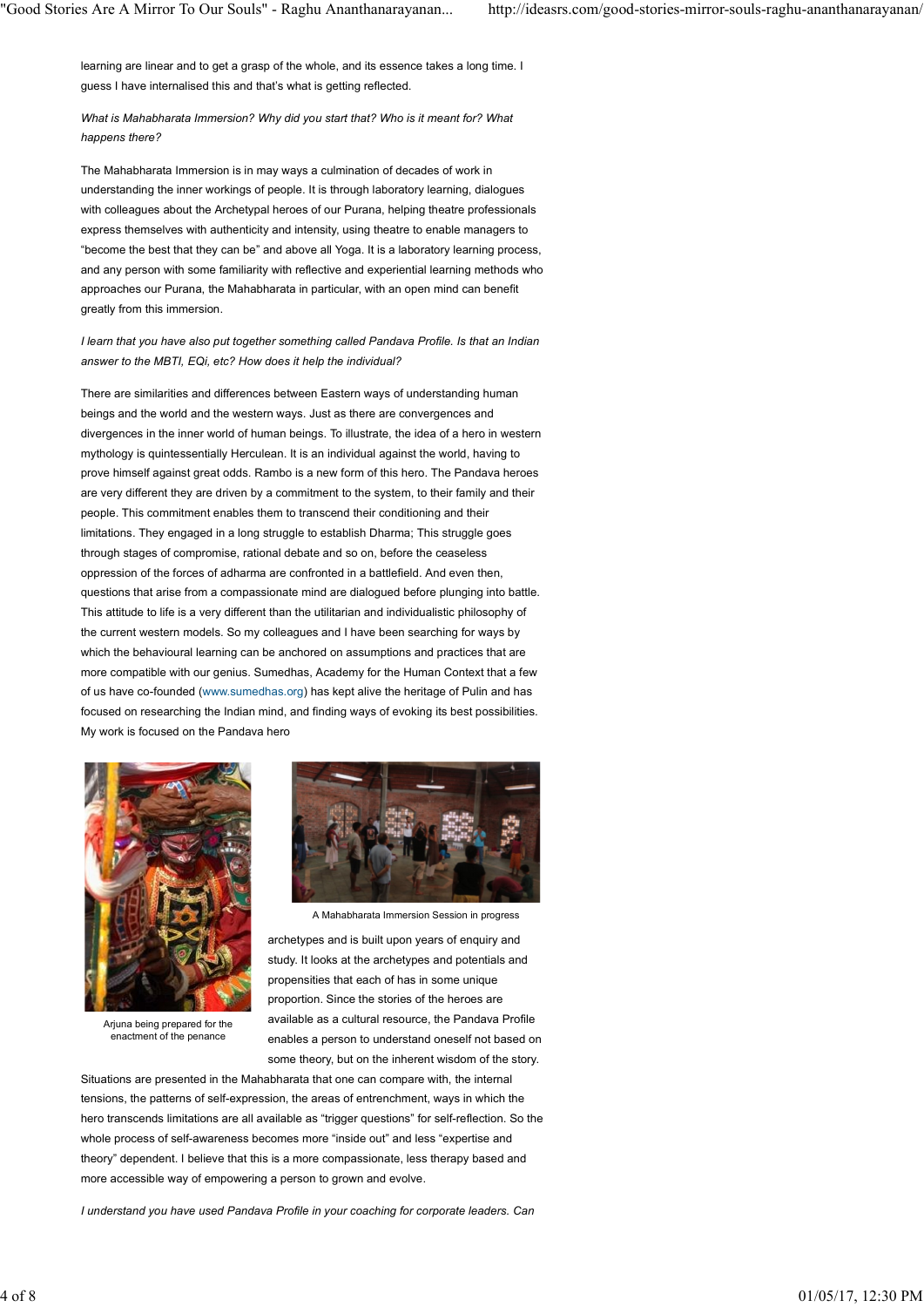### you share one or two examples how it worked?

When I help leaders to look at themselves through this lens, the first thing it does is it helps them understand their inner world without judgement. When I was working with a young entrepreneur who was taking over his family business, this was the kind of resolution that came after the coaching: "Ah! I have a high Yudhishtra propensity that goes along with the Bhima in me. That's why I can be organised and intense. I insist on discipline and demand performance. But I also tend to be pulled between my impulsivity and dependence on precedence. This is the tension between my father and me, I project all traditional practices on him and see him as opposing my drive. But I see that I value policy and rules too. It is my own inner struggle to balance the two.: or "Yes I ought to invest in the Nakula aspects so that I can be more empathetic to my people. It is a value that the family has been renowned for. I can see how important it is to create a sense of belonging. I cannot bring in an idea like meritocracy without also respecting belonging" And so on. This then led to many discussions where other aspects of the heroes and their actions are studied; their shadow sides are examined. This exploration was very intimate without becoming personal; the heroes became the mirrors to this person's inner realities. Also, the situational behaviours were understood and become frameworks for meaning making and decision making. The nature of Dharma Sankata was deeply understood. The ideal leader is not a super problem solver but a wise person who balances diverse pulls and creates a safe ground for action thus empowering the team. Also, and very importantly, this young entrepreneur was very interested in music. While we were examining the Arjuna characteristics the discussion centred around the need to invest in his own softer sides, his artistic and aesthetic self. All this led to a new way of looking at quality. What he treated as an auditing and strict adherence became a celebration of craft! The whole coaching process was not only very effective and transforming it was beautiful and even playful.



I understand that in addition to the Pandava Profile you also use some something called 8 Personas. What is that? Where is the concept from? Is it also from Mahabharata? How do you use that in coaching?

Discussions on the characteristics of the Pandava heroesat the Awakening Arjuna programme

If you look at the various Arts in India, you will find a remarkable weaving of ideas from the Puraana, the

Upanishads, the Vedas, Sankhya, Yoga, Buddhist and Jain thought. Whether it is dance, music, sculpture, architecture, the martial arts, folk art or koothu the warp and the weft of the practices and philosophies of the darshanas under pin them. In my Inner work, I have followed this tradition of integrating the practices based on a foundation of Yoga. Dance uses the idea of the Navarasa as its central exploration. Krishnamacharya has said that a true Yogi is one who can experience the full depth of the rasa appropriately, without any distortion of residue. He called this a form of aekaagrata. I have used this idea and the embodied expression of the rasas in the form of the personas that dance uses like the victim, the warrior, the friend, the saakshi and so on to encounter the many selves within us, understand them in their functional and dysfunctional dynamics. The Heroic archetypes like the Pandavas display various nuances of the navarasa and the personas in functional ways, while the Kauravas do so dysfunctionally. An exploration of the archetypes from within necessarily implies the exploration of the rasa and the personas. true Yogi is one who can experience the Mil depth of the reas appropriately, without any distriction of residue, the calied this form of alekangrata. I have used this idea and the embodied expression of the ransa in the fo

### When did you think of writing Leadership Dharma? What prompted you?

My boom Leadership Dharma was many years in the making four years or more. It captures my experiences with helping Organisations transform by working with the leadership team. The Long case study that forms the central narrative is a true story but embellished and fictionalised. It also fictionalises the key elements of the Leadership Development process that I have designed. It came out of a discussion I was having with one of my mentors who urged me to share the process I was using in my consulting. He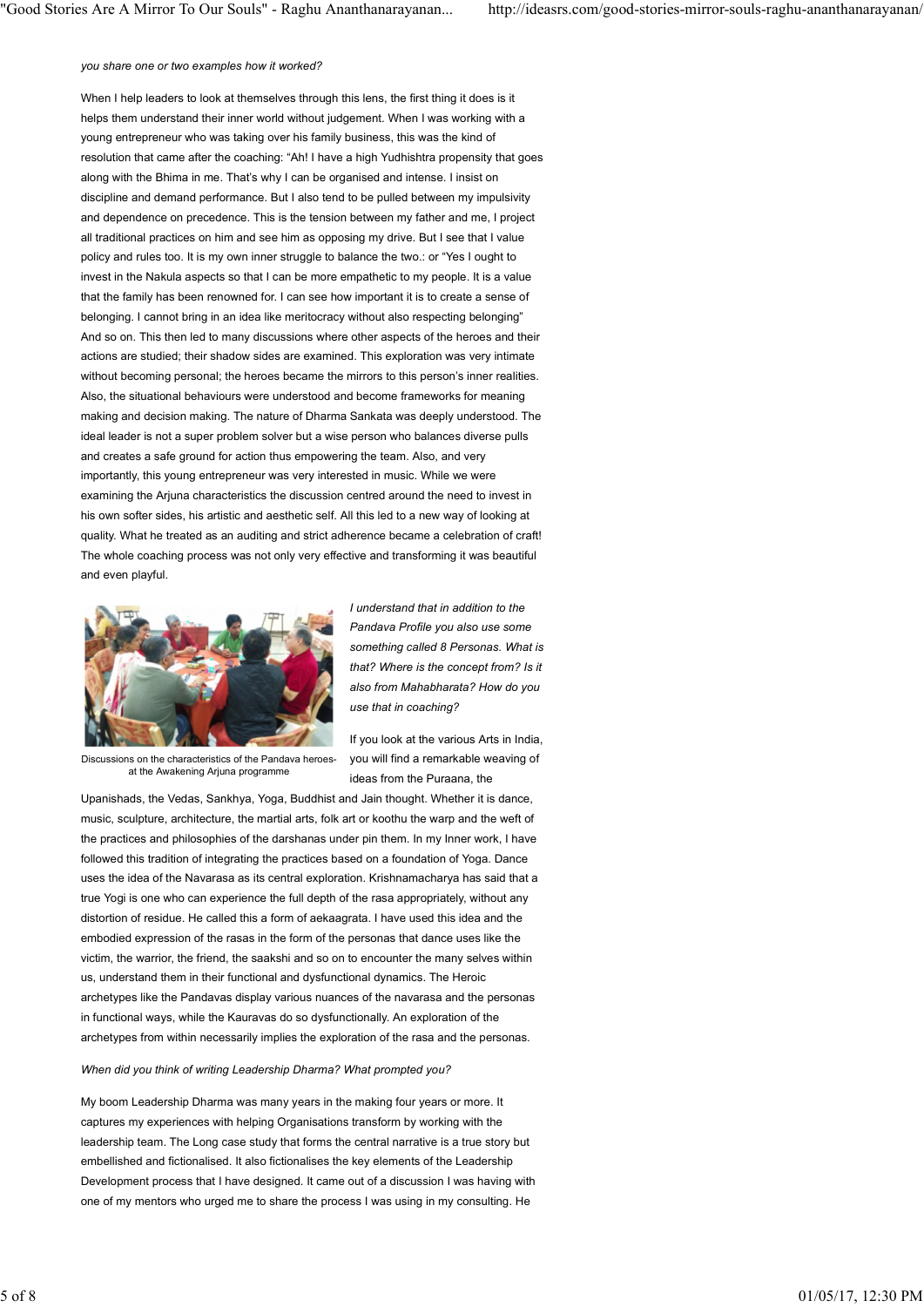said the extensive use of narrative, theatre and Puranic frames would be very valuable for others to learn about.

Would you agree that LD is not like any other modern management books? As in you are not delivering a formula or a mantra? What is your plan to help people understand benefit from the book?

The design of the Awakening Arjuna programme to train coaches and facilitators is the outcome of the book. Again I must thank my mentor for asking the question "now that the book is written how will you really empower people to use it?" My own learning has been through apprenticeship and a gurukula of a kind. The learning has been to hone my listening and become very sensitive, listen to the unstated and the implicit, surface the tensions and the dharma sankata and to enable my clients to evoke their own wisdom in engaging with their issues. While learning from books and research studies has enhanced my capabilities, the experiential learning has been the bedrock. I am hoping to empower others to understand the approach and to be able to use it by offering a comprehensive set of offerings: a programme on coaching, the Mahabharata Immersion and mentoring. I am also designing leadership training modules that can be independently facilitated.

In today's outcome and result obsessed world, how would you measure the success of your book and its concept?

I am hoping that the book is widely read and discussed. If people come forward to learn the entire process through the Awakening Arjuna Offering that would give me great joy and satisfaction. I am hoping to create a "community of practice" that is grounded on the principles, philosophies and pragmatics of an Indian approach to behavioural work.

What has been the corporate world's response to it? What are some of the criticisms that you might have encountered?

The book and all the methods I have developed have happened in Corporate Consulting assignments or the lab settings. So I guess I should thank the corporations that have valued my work for allowing me to innovate and deploy my learning through all these years of my work. My concern is that our wisdom and the priceless philosophies that are found in the Puranas are sometimes looked at through a religious lens. Strangely, I have had many European, American, Chinese and Japanese people in my programmes. They have been fascinated with this approach and often discuss the similarities and differences between their heroes and so on. It is overzealous Indians who become skittish.

Do you have any plans to take it to the US universities? Like Harvard or Stanford etc.?

I would be honoured to take this approach that is based firmly on our wisdom across the globe, especially to other celebrated centres of learning. No plans as of now, but I would welcome ideas.

If someone is keen to try this concept in their organisation, what would your advice to them be? What are the three things they must do to make this work for them?

Firstly, their interest ought to be born out of a commitment to develop and evolve themselves and their organisation. This genuine human commitment is essential for any attempt to make a meaningful change. Secondly, to understand that change in culture is like revitalising the soil. It is not an application of fertiliser or weedicide. It is akin to the acuity and the love a farmer has to his land, one that turns it to be fertile for many generations. Thirdly, honesty to the self. Any attempt to make changes involves the process of looking at ones own disowned sides and the unintended negative outcomes of leadership decisions. The ability to ask "In doing what I am doing doing, what am I really doing?" and listening to answers that are not palatable is essential. is anywaries as een to thy ans current in the transparsance), which would your solved by the stress of the fitter three to the fitter of the best provide the stress of the fitter of the best provide the stress of the best

Based on your current experience of applying LD to organisations, which kind of organisations seem to respond well to it? Organisations with new CEOs? In the throes of change? Having growth pangs? Caught in the M&A trap?

In my experience, there are three contexts in which organisations have used my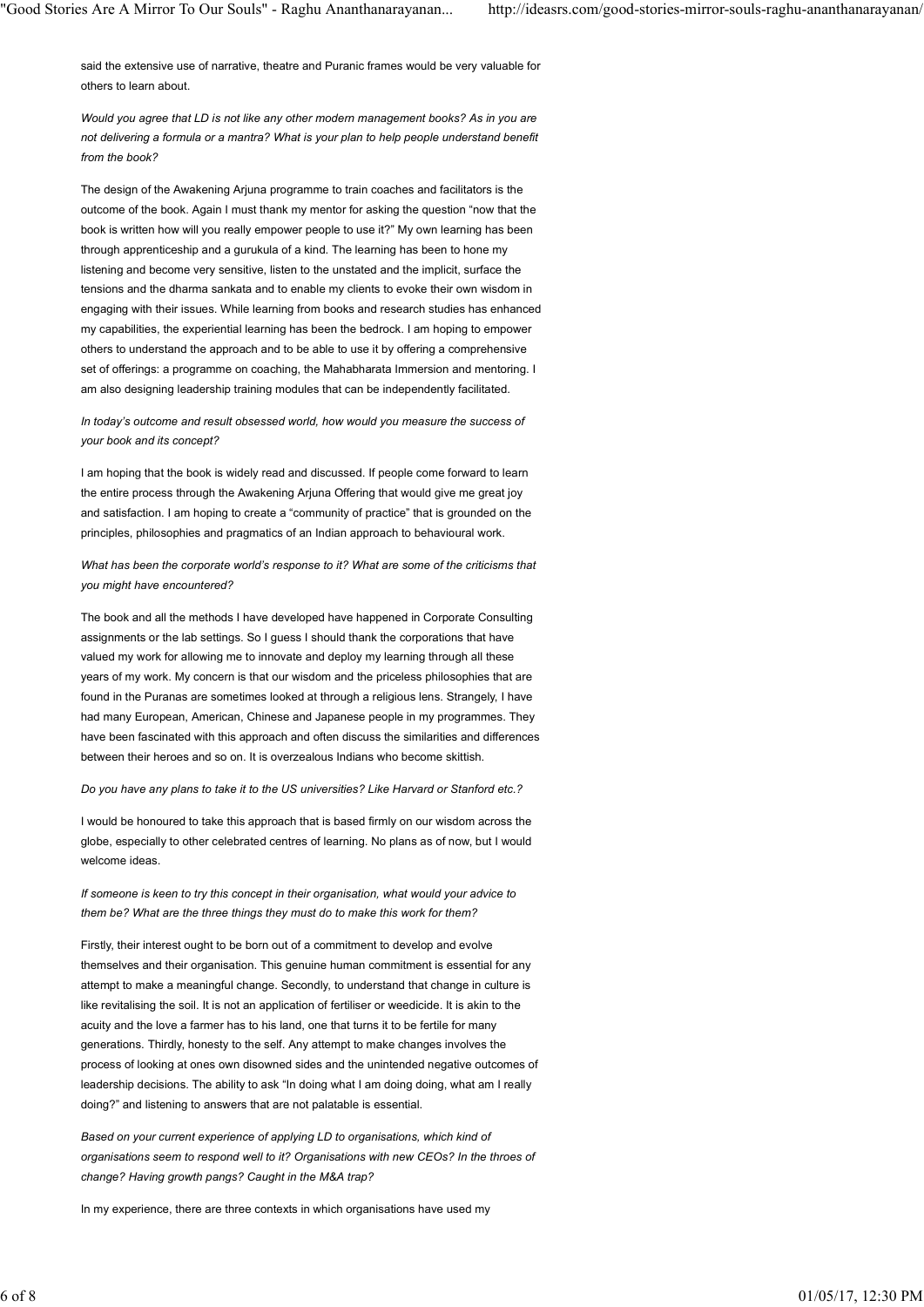consulting expertise and benefitted. In my early years, I was enabling sick industries to turn around. The urgency that potential disaster brings in is powerful. But, it also has limitations in terms of the speed with which things have to happen and the compulsion for certain outcomes that other stakeholders demand. But people and the organisation is open to listening. Second, organisations that are successful, but have a great urge to grow and excel. These organisations are very demanding, but once convinced, they invest the time and the effort necessary for making the change. Thirdly, of late I am being approached by organisations at the threshold of a shift. Entrepreneurial organisations wanting to become professional and to expand after having achieved initial success. I think the approach my colleagues and I bring in is ideally suited for mid-sized organisations at the cusp of growth.

Have you thought of translating this in Hindi and a few Indian languages? Do you think it will be welcomed by a lot of ambitious family-owned businesses?

One of my friends has already suggested a translation into Tamil. I would be thrilled to have it translated into Indian languages and for more people rooted in the traditional ways see the methods we propose as a way to build a bridge to modernization.

### Raghu's TEDx Talk

Post our conversation Raghu delivered an interesting talk on this subject at a TEDx event in Hyderabad.



Raghu brings the concept alive in just 20 minutes in his unique inimitable manner.

You may contact Raghu at www.raghuananthanarayanan.com



the corporate workplace »

This entry was posted on Sunday, February 5th, 2017 at 5:23 am and is filed under Innovation. You can leave a response, or trackback from your own site. *s* "Give me isless that will be rejected" <sup>t</sup> these the humble Harmonica is gently changing<br>the compression of surespectively restrictly control and the component wordplace a<br>measure, or maskes or surespectively restric

Please fill fields marked\*. I will not publish your e-mail id anywhere.

| Name* |  |
|-------|--|
|       |  |

Email\*